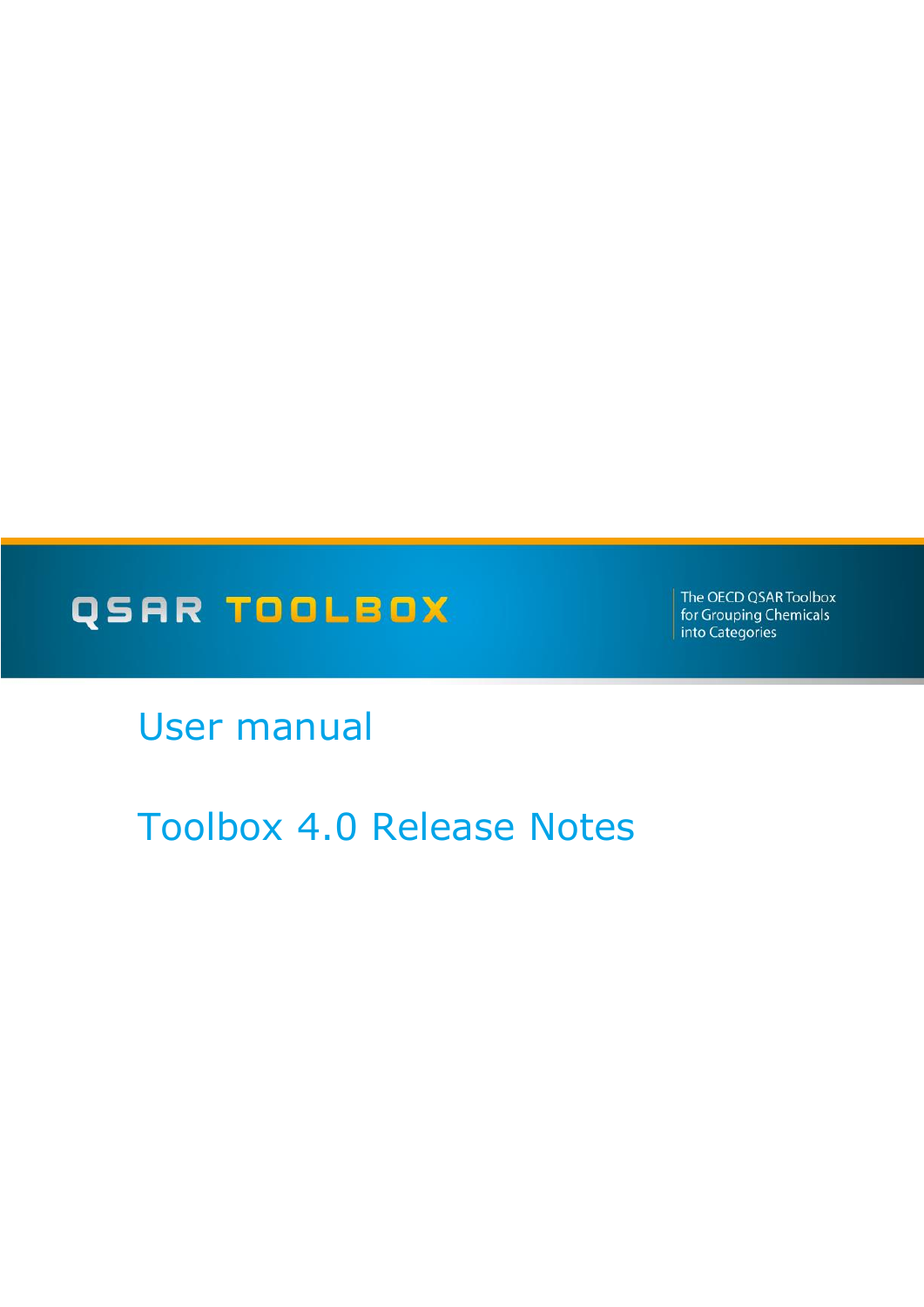

**Toolbox 4.0 Release Notes**

### **Document history**

| Version     | Comment                               |
|-------------|---------------------------------------|
| Version 1.0 | March 2017: Toolbox 4.0 Release Notes |

**Issue date:** March 2017

#### **Language:** English

If you have questions or comments that relate to this document, please send them to **[ehscont@oecd.org](mailto:ehscont@oecd.org)** or visit the QSAR Toolbox discussion forum at [https://community.oecd.org/community/toolbox\\_forum](https://community.oecd.org/community/toolbox_forum)

Document Version 1.0 **Page 2 of 6**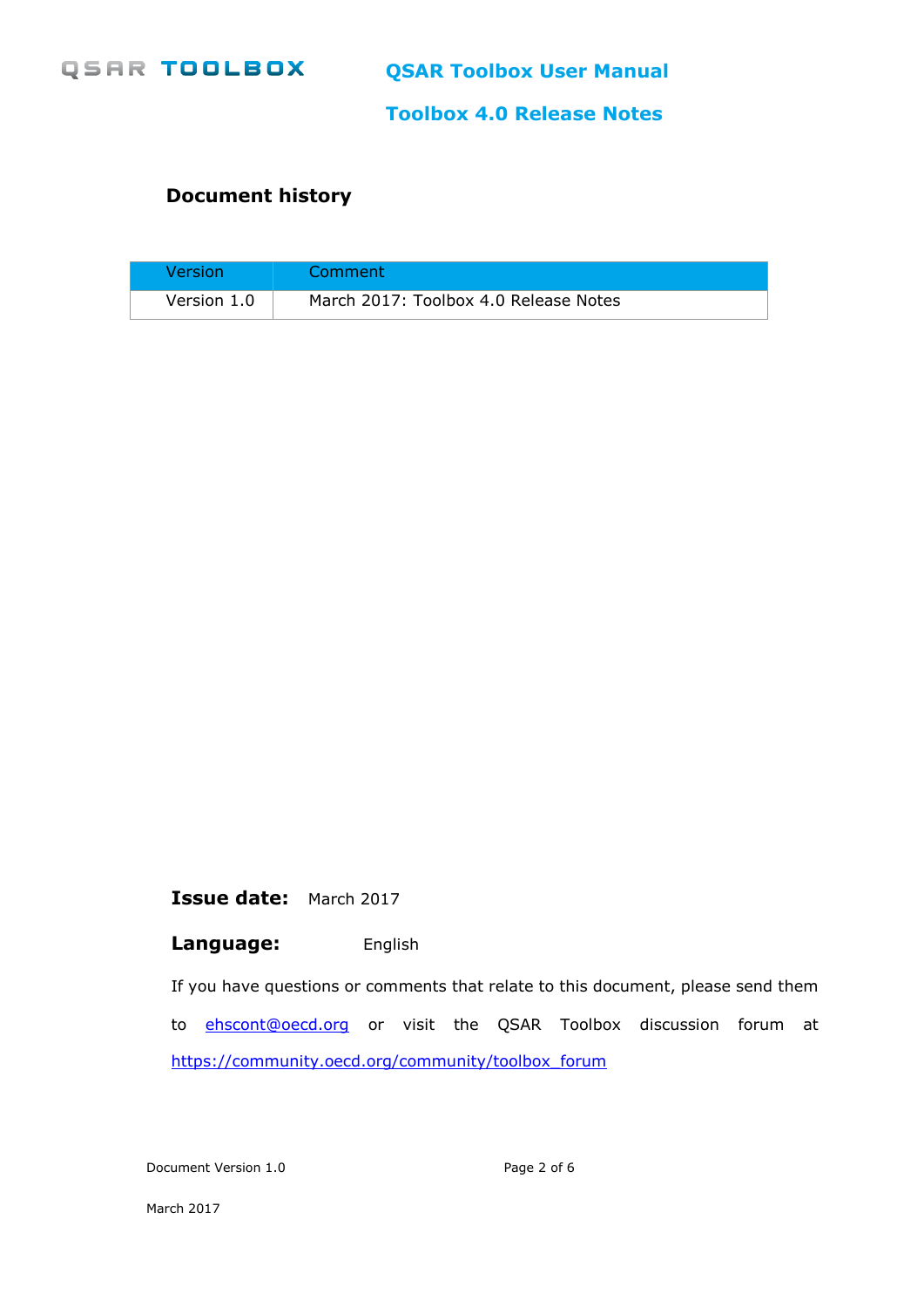

**QSAR Toolbox User Manual**

**Toolbox 4.0 Release Notes**

#### **Table of Contents**

Document Version 1.0 Page 3 of 6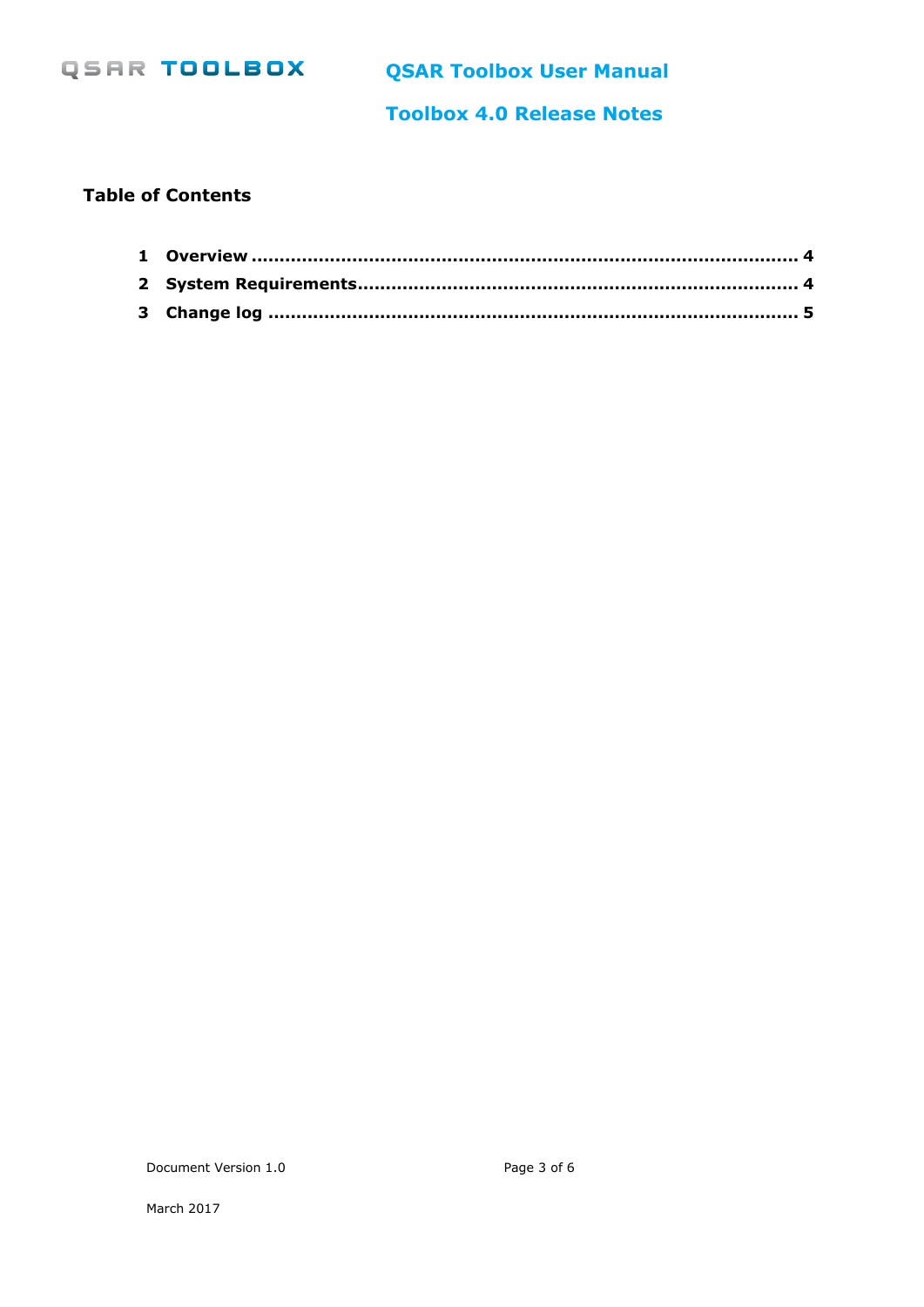### **QSAR TOOLBOX**

**QSAR Toolbox User Manual**

**Toolbox 4.0 Release Notes**

# <span id="page-3-0"></span>**1 Overview**

The Toolbox 4 installation is a major update of Toolbox. It can be installed as a separate product alongside previous major releases of Toolbox (3.4, 3.3, etc.)

# <span id="page-3-1"></span>**2 System Requirements**

Minimum system requirements

======================================

OS: Windows 7

CPU: Core 2 duo at 2 GHz or equivalent AMD CPU

RAM: At least 3GB of RAM

HDD: 14 GB free hard drive space

File system: NTFS

Microsoft .NET Framework 4.5.1

Recommended system requirements

======================================

OS: Windows 7 64 bit or newer

CPU: I5 at 2.4GHz or faster processor or equivalent AMD CPU

RAM: 6 GB of RAM

HDD: 20 GB free hard drive space

File system: NTFS

Microsoft .NET Framework 4.5.1

Document Version 1.0 Page 4 of 6

March 2017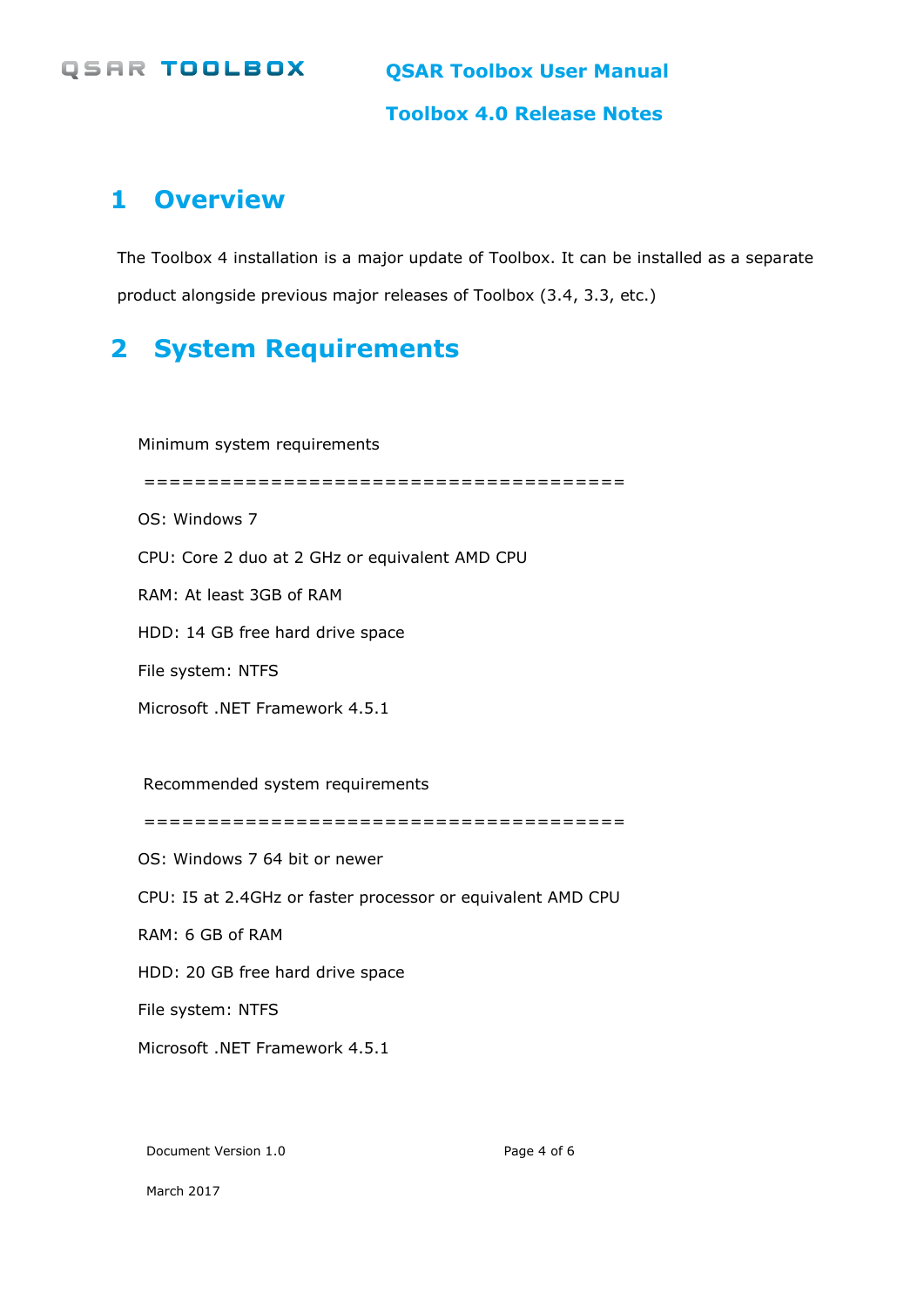## **QSAR TOOLBOX**

**Toolbox 4.0 Release Notes**

# <span id="page-4-0"></span>**3 Change log**

The QSAR Toolbox 4 is a complete rewrite of QSAR Toolbox using Microsoft's .NET

framework.

Core modules features:

- 1. Expanded chemical identification
- 2. SMART language and 2D Editor (overview)
- 3. Grouping with metabolism
- 4. Structural similarity expanded with PubChem features
- 5. Expanded species taxonomy
- 6. New format of the Report
- 7. New database management server PostgreSQL

New functionalities:

- 1. Added target endpoint concept for workflow streamlining
- 2. Reliability scores for Databases and data
- 3. Relevancy of profilers to the target endpoint
- 4. Alert performance calculation for:
	- a. alert identified in the target
	- b. alert identified after AU or SM activation
- 5. Automated/Standardized workflows for:
	- a. Skin sensitization
	- b. Ecotox endpoints
- 6. Quantitative metabolic information and related functionalities
- 7. Pilot predefined prioritisation schemes

User interface modifications:

- 1. Document tree manipulation
- 2. Filtering/Sorting/Coloring of resources (profilers and databases)
- 3. Helpers
- 4. Display active and background working actions status

Document Version 1.0 **Page 5 of 6**